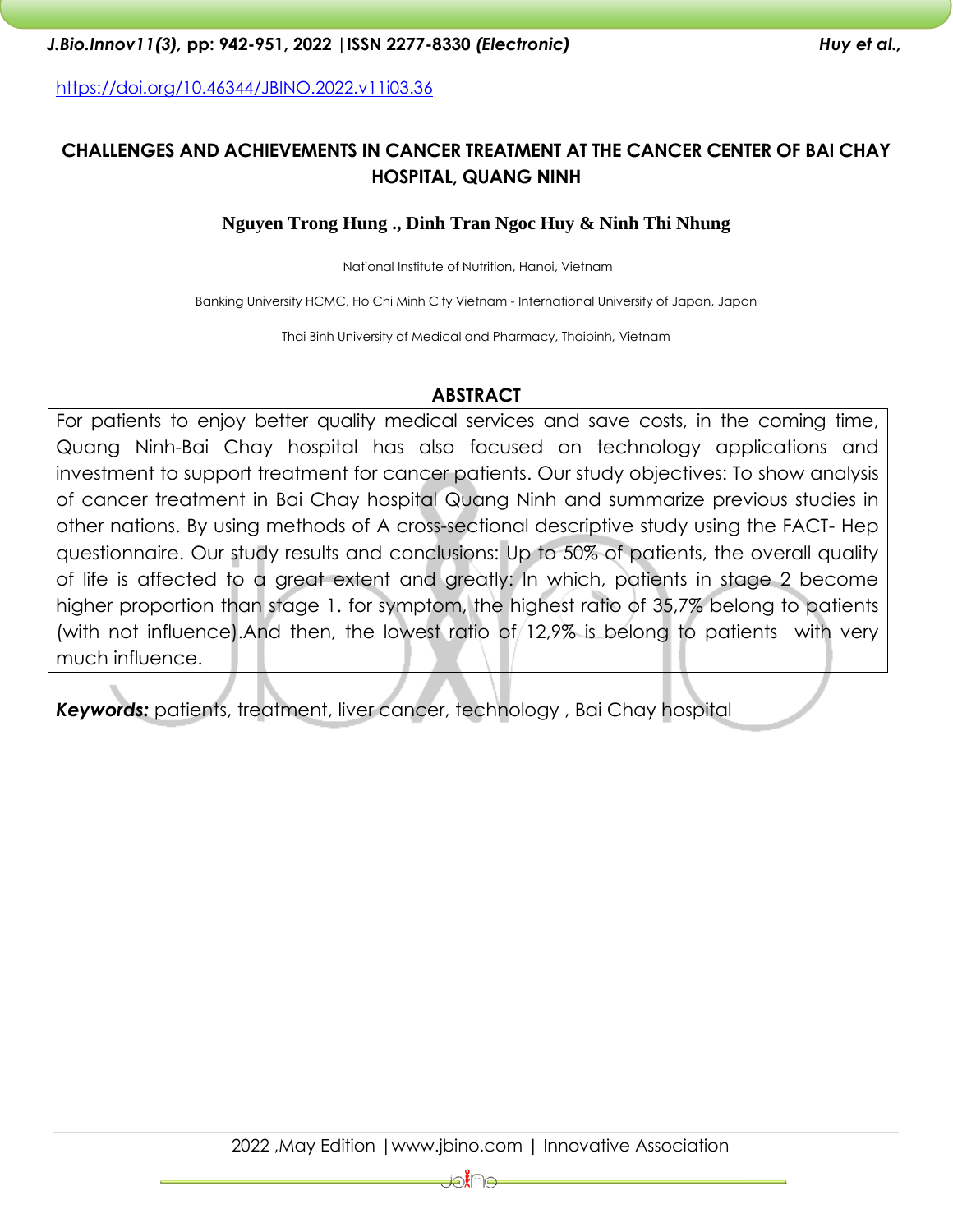# **I. INTRODUCTION**

According to statistics, Liver cancer is the fourth main cause of cancer-related death worldwide, and according to estimations of the World Health Organization, more than one million people will die from this disease in 2030 (WHO, 2016).

And VT Binh, DTN Huy. (2021) suggests solutions for [Treatment of Patients](https://scholar.google.com.vn/citations?view_op=view_citation&hl=vi&user=jlPeV7cAAAAJ&cstart=20&pagesize=80&citation_for_view=jlPeV7cAAAAJ:2tRrZ1ZAMYUC)  [at Hospitals in Vietnam](https://scholar.google.com.vn/citations?view_op=view_citation&hl=vi&user=jlPeV7cAAAAJ&cstart=20&pagesize=80&citation_for_view=jlPeV7cAAAAJ:2tRrZ1ZAMYUC) and supported by (PTB Ngoc et al, 2021; VT Binh, DTN Huy, 2021). Therefore, the quality of life of liver cancer patients is a health issue of Table 1- Summary of previous studies

increasing concern, in order to improve the quality of life for patients, we conduct a research on the topic: "Evaluating quality of living of liver cancer patients being treated at the cancer center of Bai Chay hospital, Quang Ninh province in 2019".

#### **Research questions:**

Question 1: Present previous studies of cancer treatment?

Question 2: What are analysis of cancer treatment in Bai Chay hospital Quang Ninh?

Next we analyze related studies in below table:

| <b>Authors</b> | Year | <b>Content, results</b>                    |  |  |  |  |
|----------------|------|--------------------------------------------|--|--|--|--|
| Nishida et al  | 2006 | the<br>other<br>On-<br>hand,               |  |  |  |  |
|                |      | modifications such as histone              |  |  |  |  |
|                |      | 3 lysine 9 acetylation (H3K9)              |  |  |  |  |
|                |      | regulate the<br>structure<br><sub>of</sub> |  |  |  |  |
|                |      | histone<br>modulate<br>and                 |  |  |  |  |
|                |      | transcriptional factors binding            |  |  |  |  |
|                |      | with target gene promoters.                |  |  |  |  |
|                |      | Human HCC cells (HepG2) in                 |  |  |  |  |
|                |      | culture display a nucleosome               |  |  |  |  |
|                |      | density that is relatively lower           |  |  |  |  |
|                |      | than normal cells, in addition             |  |  |  |  |
|                |      | H3K9<br>acetylation;<br>to                 |  |  |  |  |
|                |      | indicating that<br>H3K9                    |  |  |  |  |
|                |      | acetylation may play<br>an                 |  |  |  |  |
|                |      | important role in nucleosome               |  |  |  |  |
|                |      | relaxing and in tumorigenesis              |  |  |  |  |
|                |      | initiation.                                |  |  |  |  |
| Inagaki        | 2016 | Another study showed the                   |  |  |  |  |
|                |      | H3K9<br>importance<br>of                   |  |  |  |  |
|                |      | acetylation<br>that<br>includes            |  |  |  |  |
|                |      | CBP/ $p300$ analysis which has             |  |  |  |  |
|                |      | histone<br>acetyltransferase               |  |  |  |  |
|                |      | (HAT) activity and is involved             |  |  |  |  |
|                |      | in many cellular processes.                |  |  |  |  |

## 2022 ,May Edition |www.jbino.com | Innovative Association

⊧ो∦⊖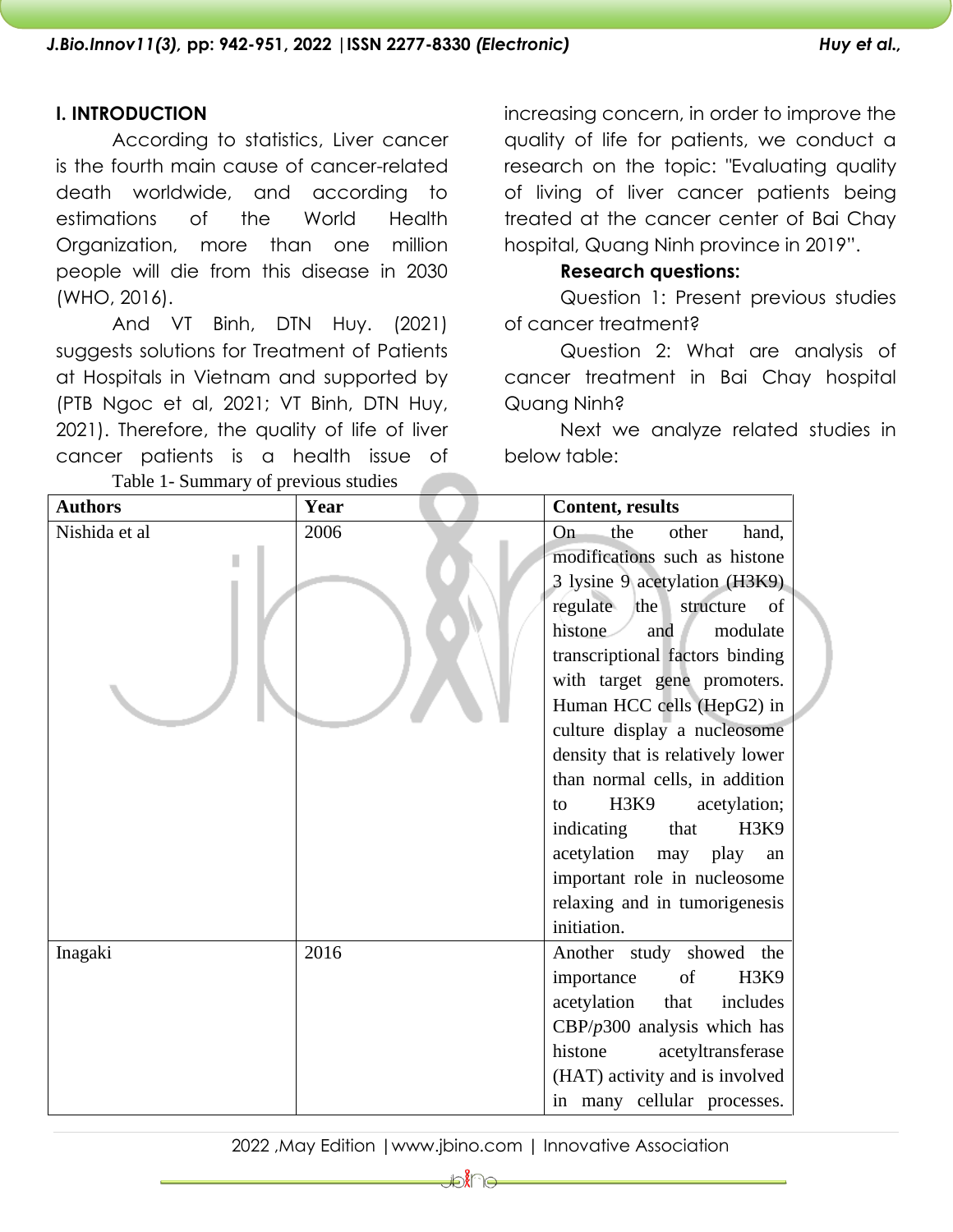|                              |      | Results<br>suggest<br>the<br>that                                 |  |                               |  |
|------------------------------|------|-------------------------------------------------------------------|--|-------------------------------|--|
|                              |      | decrease in $CBP/p300$ reduces                                    |  |                               |  |
|                              |      | the acetylation of H3K9, and                                      |  |                               |  |
|                              |      | this has an important role in                                     |  |                               |  |
|                              |      | malignant<br>transformation,                                      |  |                               |  |
|                              |      | proliferation, apoptotic, and                                     |  |                               |  |
|                              |      | invasion in HCC.                                                  |  |                               |  |
| Zhai & Sun                   | 2013 | Therefore, it is urgent to                                        |  |                               |  |
|                              |      | developing<br>molecules<br>new                                    |  |                               |  |
|                              |      | with pharmacological efficacy                                     |  |                               |  |
|                              |      | and safety                                                        |  |                               |  |
| Thi<br>Minh Chinh,<br>Nguyen | 2021 | Roles of nurses and nursing is                                    |  |                               |  |
| Pham Thi Bich Ngoc, Nguyen   |      | important in supporting cancer                                    |  |                               |  |
| Minh Loi, Dinh Thi Thu       |      | patient treatment                                                 |  |                               |  |
| Hang, Dinh Tran Ngoc Huy,    |      |                                                                   |  |                               |  |
| Pham Van Tung                |      |                                                                   |  |                               |  |
| Moreno et al                 | 2021 | the main therapies approved                                       |  |                               |  |
|                              |      | for the treatment of HCC                                          |  |                               |  |
|                              |      | patients, first- and second-line                                  |  |                               |  |
|                              |      | therapies, are described in this                                  |  |                               |  |
|                              |      | review.<br>Moreno et al (2021) pointed                            |  |                               |  |
|                              |      |                                                                   |  |                               |  |
|                              |      | main causes of death related to<br>cancer worldwide; its etiology |  |                               |  |
|                              |      |                                                                   |  |                               |  |
|                              |      |                                                                   |  | or B hepatitis virus, alcohol |  |
|                              |      | consumption,<br>smoking,                                          |  |                               |  |
|                              |      | obesity,<br>nonalcoholic<br>fatty                                 |  |                               |  |
|                              |      | liver disease, diabetes,<br>and                                   |  |                               |  |
|                              |      | iron overload, among other                                        |  |                               |  |
|                              |      | Several<br>kinds<br>causes.<br>of                                 |  |                               |  |
|                              |      | primary liver cancer occur, but                                   |  |                               |  |
|                              |      | will<br>focus<br>we<br><sub>on</sub>                              |  |                               |  |
|                              |      | hepatocellular<br>carcinoma                                       |  |                               |  |
|                              |      | (HCC).                                                            |  |                               |  |
| Anh, B.T                     | 2019 | The quality of life of liver                                      |  |                               |  |
|                              |      | cancer patients is a new issue                                    |  |                               |  |
|                              |      | that is increasingly concerned                                    |  |                               |  |
|                              |      | by patients as well as health                                     |  |                               |  |
|                              |      | care workers. In Vietnam, due                                     |  |                               |  |
|                              |      | to economic conditions and                                        |  |                               |  |

# 2022 ,May Edition |www.jbino.com | Innovative Association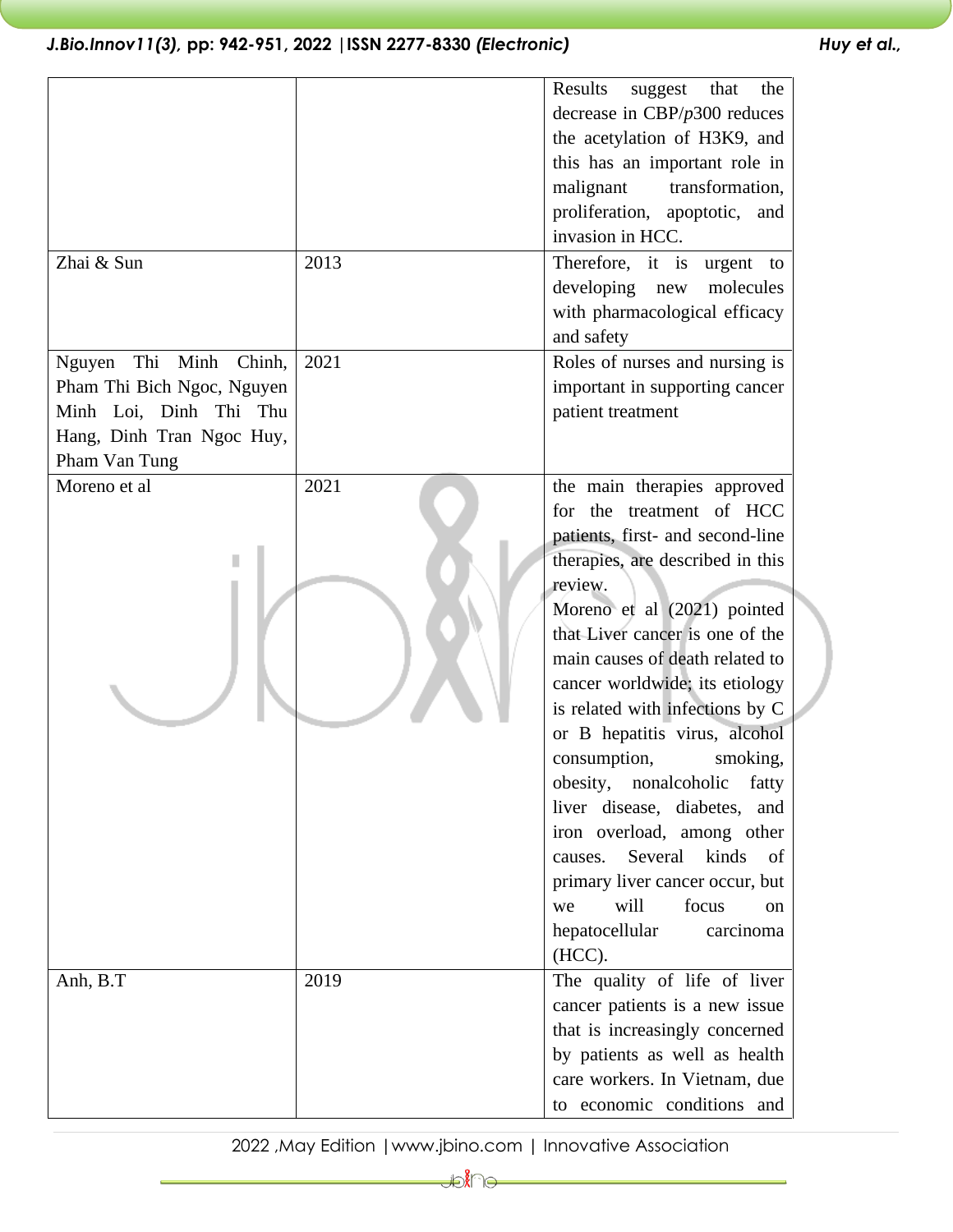|                         |      | the rapid increase in liver<br>cancers, what is the quality of<br>life of liver cancer patients?<br><b>There</b><br>studies<br>are<br>no<br>evaluating the quality of life<br>of patients                                                                                                                    |
|-------------------------|------|--------------------------------------------------------------------------------------------------------------------------------------------------------------------------------------------------------------------------------------------------------------------------------------------------------------|
| Nguyen Trong Hung et al | 2022 | 50% of patients are affected<br>much<br>and<br>much in<br>the<br>functional and symptomatic<br>People<br>domains.<br>with<br>underlying medical conditions<br>are greatly affected by quality<br>of life $(21.3\%)$ , people without<br>underlying diseases, quality of<br>life is not affected $(40.5\%)$ . |

(source: author synthesis)

# **II. SUBJECT AND METHODOLOGY**

First is Place, time, research object

- Research subjects: Patients diagnosed with liver cancer are being treated at Cancer Center - Bai Chay Hospital Quang Ninh province.

Second is Research period: from June 2019 to May 2020.

Next author will use research method: Study Design: A cross-sectional descriptive study.

# III. RESEARCH RESULTS

Up to now, Bai Chay Hospital has gradually mastered the most modern cancer treatment methods such as surgery, chemotherapy, radiation therapy, embolization, tumor burning with microwave technology, palliative treatment, and palliative care. destination...

As a result, doctors can combine these methods in multimodal treatment to increase success, preserve organs and organ functions, improve survival time and improve quality of life. living for cancer patients.

In order for patients to enjoy better quality medical services and save costs, in the coming time, the hospital's doctors and nurses will continue to deploy advanced techniques to improve the quality of medical examination and treatment; develop a plan to apply for investment in new equipment, such as PET/CT machine system.

Liver tumors, thyroid tumors now tend to increase rapidly in number of patients and tend to be younger in age. Therefore, the patient's need for high-quality, minimally invasive treatment is increasingly being prioritized.

Burning thyroid benign tumors, liver malignancies by microwave technology is a modern and advanced minimally invasive treatment method following international trends with many outstanding advantages such as safety, accuracy, aesthetics and high efficiency. Patients do not have to suffer pain from major incisions, have a short recovery time (only about 24 hours after the intervention, they can resume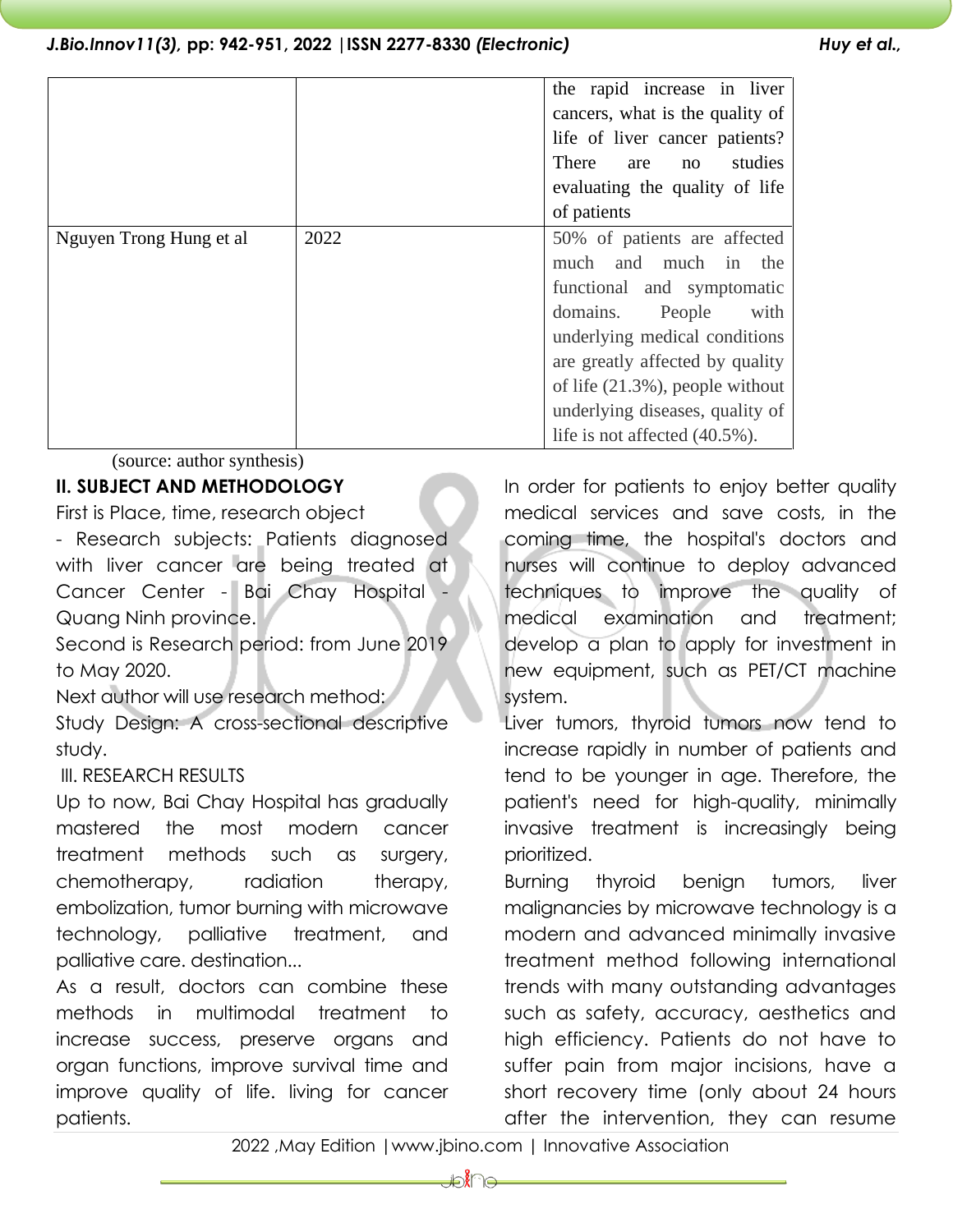| gure 1 - Evaluation of the impact on the overall quality of life of patients |                      |    |               |    |               |    |      |    |               |
|------------------------------------------------------------------------------|----------------------|----|---------------|----|---------------|----|------|----|---------------|
| Influence level<br>Disease stage                                             |                      |    | Not           |    | Little        |    | Much |    | Very much     |
|                                                                              |                      |    |               |    |               |    |      |    |               |
|                                                                              |                      | SL | $\frac{6}{6}$ | SL | $\frac{6}{6}$ | SL | $\%$ | SL | $\frac{0}{0}$ |
| Functio<br>n                                                                 | Stage $1(n=70)$      | 26 | 37,1          | 18 | 25,7          | 9  | 12,9 | 17 | 24,3          |
|                                                                              | Stage $2,3,4$ (n=34) | 6  | 17,7          | 3  | 8,8           | 8  | 23,5 | 17 | 50,0          |
|                                                                              | Total $(n=104)$      | 32 | 30,8          | 21 | 20,2          | 17 | 16,3 | 34 | 32,7          |
| Sympto<br>m                                                                  | Stage $1(n=70)$      | 25 | 35,7          | 18 | 25,7          | 18 | 25,7 | 9  | 12,9          |
|                                                                              | Stage $2,3,4$ (n=34) | 5  | 14,7          | 4  | 11,8          | 12 | 35,3 | 12 | 38,2          |
|                                                                              | Total $(n=104)$      | 30 | 28,8          | 22 | 21,2          | 30 | 28,8 | 22 | 21,2          |
| $-1$                                                                         | Stage 1 $(n=70)$     | 24 | 34,3          | 19 | 27,1          | 16 | 22,9 | 11 | 15,7          |

 $\overline{2}$ 

21

5,9

20,2

12

28

35,3

26,9

Figure 1 – *Evaluation of the impact on the overall quality of life of patients* 

(source: Hung, N.T et al, 2022)

Stage 2,3,4 (n=34)

Total  $(n=104)$ 

Analysis:

**CLCS** 

Total

**V. CONCLUSION**

We see from above figure that the highest ratio of 37,1% belong to patients in stage 1 (with not influence)

 $\overline{7}$ 

31

20,6

29,8

belong to patients in stage 1 with much influence

Moreover, for symptom, the highest ratio of 35,7% belong to patients (with not influence)

And then, the lowest ratio of 12,9% is belong to patients with very much influence.

Up to 50% of patients, the overall quality of life is affected to a great extent and greatly: In which, patients in stage 2 become higher proportion than stage 1.

13

24

38,2

 $23,1$ 

And then, the lowest ratio of 12,9% is The majority of cancer patients come to the hospital at a late stage, the cancer cells have grown strongly and have spread, invaded the surrounding areas, metastasized into the vascular system, lymph nodes and organs, so they are not treated. Treat with only one, but must combine many methods. In particular, surgery is one of the most important methods in the principle of multimodal cancer treatment to help radically treat, improve quality of life, prolong life for

## 2022 ,May Edition |www.jbino.com | Innovative Association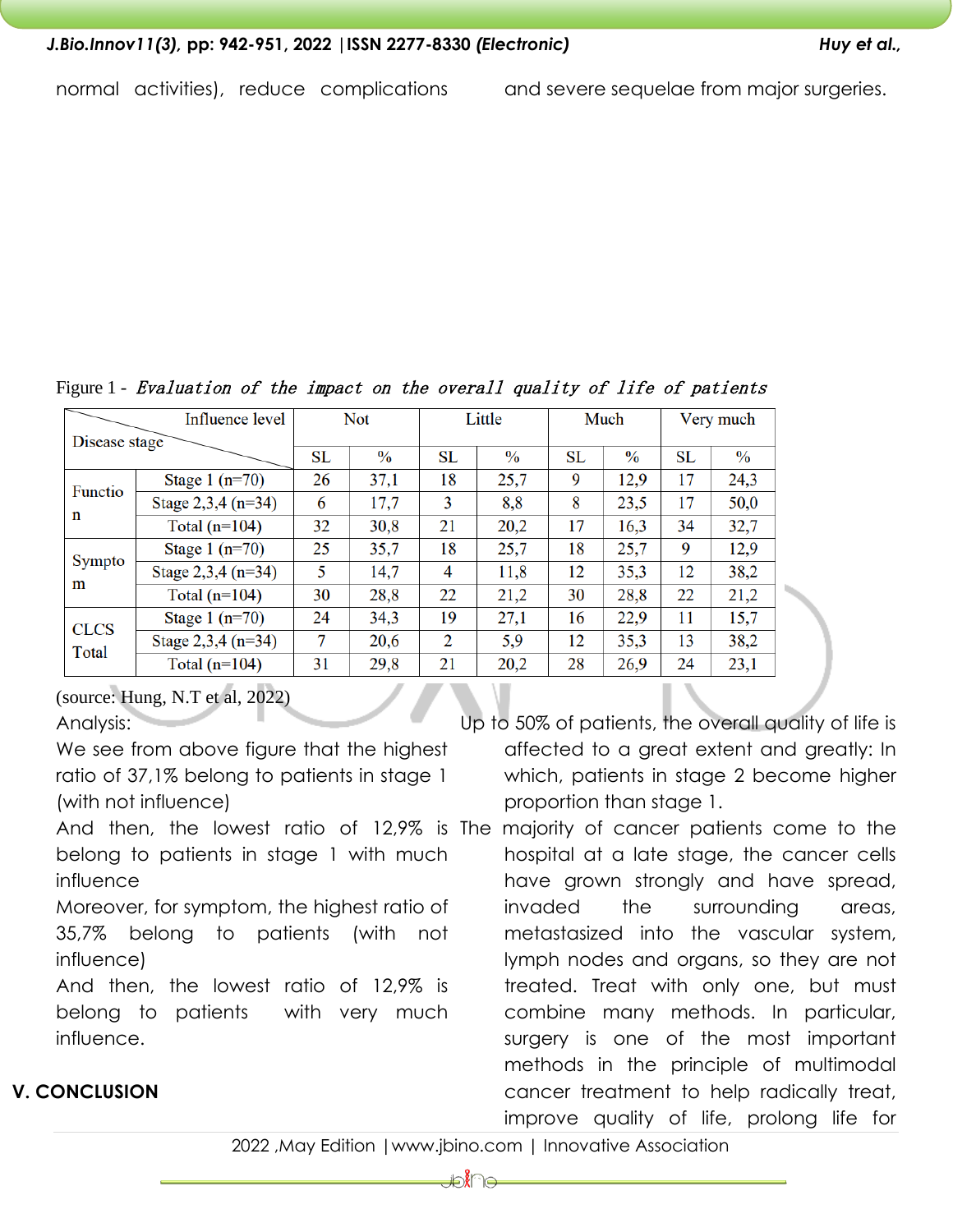patients with cancer diseases. gastrointestinal cancer, stomach cancer, gallbladder cancer, liver cancer... and other cancers such as cervical cancer, thyroid cancer…

*source: benhvienbaichay.vn, access date 1/6/2022)*

Lessons from other countries in cancer treatment:

Liu et al (2015) specified that primary liver cancer, mostly hepatocellular carcinoma, remains a difficult-to-treat cancer. Incidence of liver cancer varies geographically and parallels with the geographic prevalence of viral hepatitis. A number of staging systems have been developed, reflecting the heterogeneity of primary liver cancer, regional preferences, and regional variations in resectability or transplant eligibility. Multimodality treatments are available for this heterogeneous malignancy, and there are variations in the management recommendations for liver cancers across specialties and geographic regions. Novel treatment strategies have merged with the advance of new treatment modalities There have been a number of staging systems for the prognosis of HCC, including the commonly used tumor-node metastasis (TNM), Okuda, and Barcelona Clinic Liver Cancer (BCLC) systems, as well as the Cancer of the Liver Italian Program (CLIP) score [\(Edge et al. 2010\)](https://www.ncbi.nlm.nih.gov/pmc/articles/PMC4561392/#A021535C20). The multiplicity of these staging systems reflects the

heterogeneity of HCC, regional preferences, and regional variations in resectability or transplant eligibility. Nevertheless, these systems do incorporate important determinants of survival including the size of the tumor, the severity of underlying liver disease, tumor extension into adjacent structures, and tumor metastases. Apart from the American Joint Committee on Cancer (AJCC) TNM system, newer staging systems such as CLIP, BCLC, Groupe d'Etude du Treatment du Carcinome H'epatocellulaire (GRETCH), Chinese University Prognostic System (CUPI), and Japan Integrated Staging (JIS) systems have included patient-dependent variables such as the severity of cirrhosis and a tumor-dependent variable regarding the extent of the HCC [\(Kudo et](https://www.ncbi.nlm.nih.gov/pmc/articles/PMC4561392/#A021535C45)  [al. 2004\)](https://www.ncbi.nlm.nih.gov/pmc/articles/PMC4561392/#A021535C45)

Next, Liver (2019) presented in Korea, Hepatocellular carcinoma (HCC) is the fifth most common cancer globally and the fourth most common cancer in men in Korea, where the prevalence of chronic hepatitis B infection is high in middle-aged and elderly patients. In patients with early HCC, addition of MRI with Gd-EOB-DTPA to multiphase CT led to the detection of additional small nodules in 16.4% of patients and stage migration in 13.3%, which decreased the risk of HCC recurrence and lowered the mortality rate by 28% and 35%, respectively.

Figure 2- Nurses and cancer patient treatment at Bai Chay Hospital

₽€∏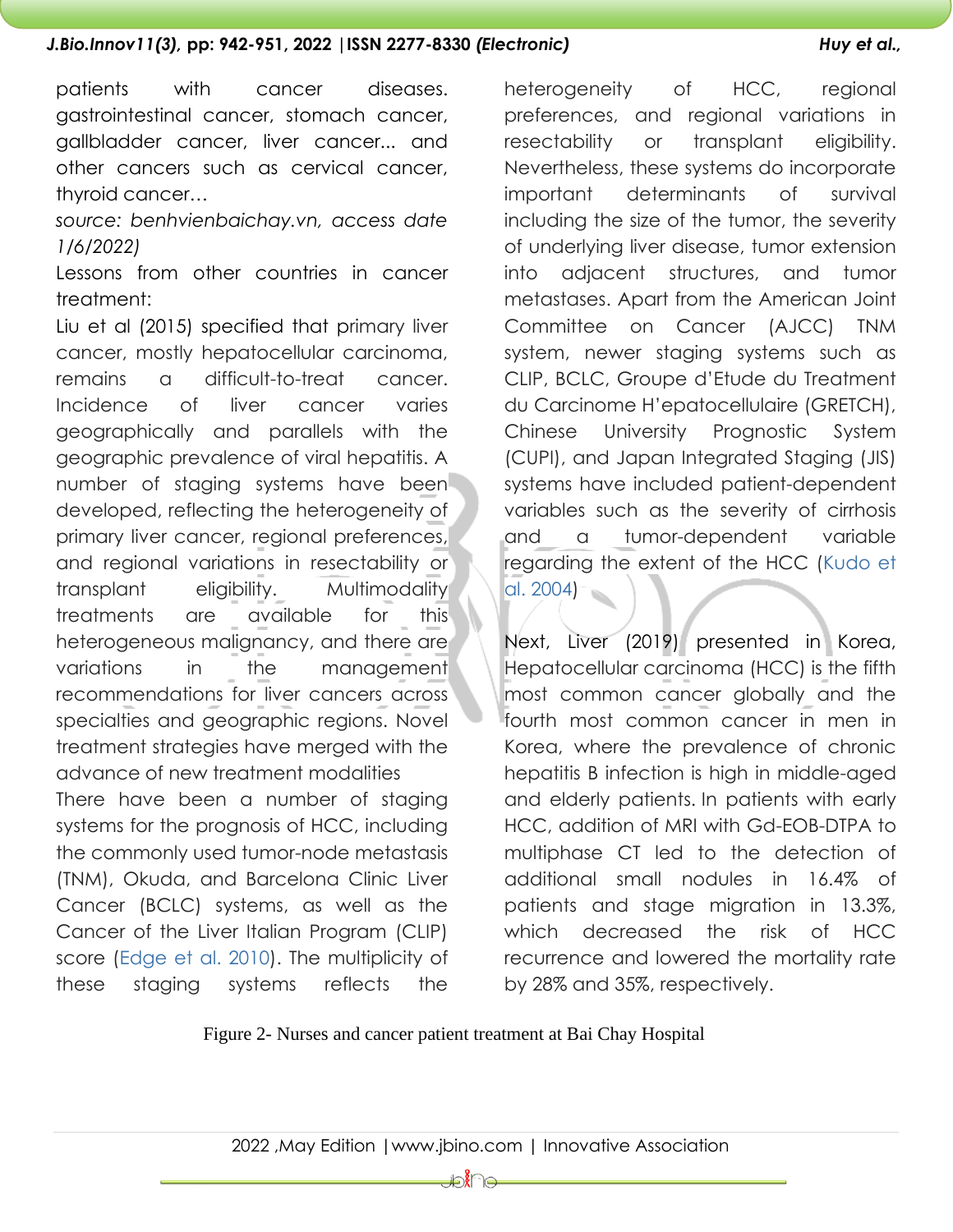

*(source: author synthesis)*

# **Research limitation**

Authors can expand study for other markets

## **Acknowledgement**

Thank you editors, friends to assist this publishing

## **Conflicts of interest**

There is no conflict of interest

#### **REFERENCES**

1. Anh, B.T.(2019). Evaluation of the quality of life of patients with laryngeal cancer before and after surgery, Doctor of Medicine Thesis, Hanoi Medical University 2. Cui-Xia Qiao (2012), Health-related quality of life evaluated by tumor node metastasis staging system in patients with hepatocellular carcinoma, World journal of gastroenterology. 18(21): 2689-2694.

3. Fayers P and Bottomley A and EORTC Quality of Life Group (2002), Quality of life research within the EORTC-the EORTC QLQ-C30. European Organisation for Research and Treatment of Cancer", Eur J Cancer p. S125-33

4. Jenifer L Steel (2006), Clinically meaningful changes in health-related quality of life in patients diagnosed with hepatobiliary carcinoma, European Society for Medical Oncology. 17: 304–312. 5. Jenifer Steel (2007), Health-related quality of life: Hepatocellular carcinoma, chronic liver disease, and the general population, Qual Life Res.Mar;16(2):203- 215.

6. Jonathan Klein (2015), Prospective Longitudinal Assessment of Quality of Life for Liver Cancer Patients Treated With Stereotactic Body Radiation Therapy, Int J Radiation Oncol Biol Phys. Vol. 93, No. 1, pp. 16-25.

7. DTN Huy. (2015). [The critical analysis of limited](https://scholar.google.com.vn/citations?view_op=view_citation&hl=vi&user=jlPeV7cAAAAJ&citation_for_view=jlPeV7cAAAAJ:QIV2ME_5wuYC)  [south asian corporate governance standards after](https://scholar.google.com.vn/citations?view_op=view_citation&hl=vi&user=jlPeV7cAAAAJ&citation_for_view=jlPeV7cAAAAJ:QIV2ME_5wuYC)  [financial crisis](https://scholar.google.com.vn/citations?view_op=view_citation&hl=vi&user=jlPeV7cAAAAJ&citation_for_view=jlPeV7cAAAAJ:QIV2ME_5wuYC), International Journal for Quality Research 9 (4)

8. DTN Huy, TH Le, NT Hang, S Gwoździewicz, ND Trung, P Van Tuan.

2022 ,May Edition |www.jbino.com | Innovative Association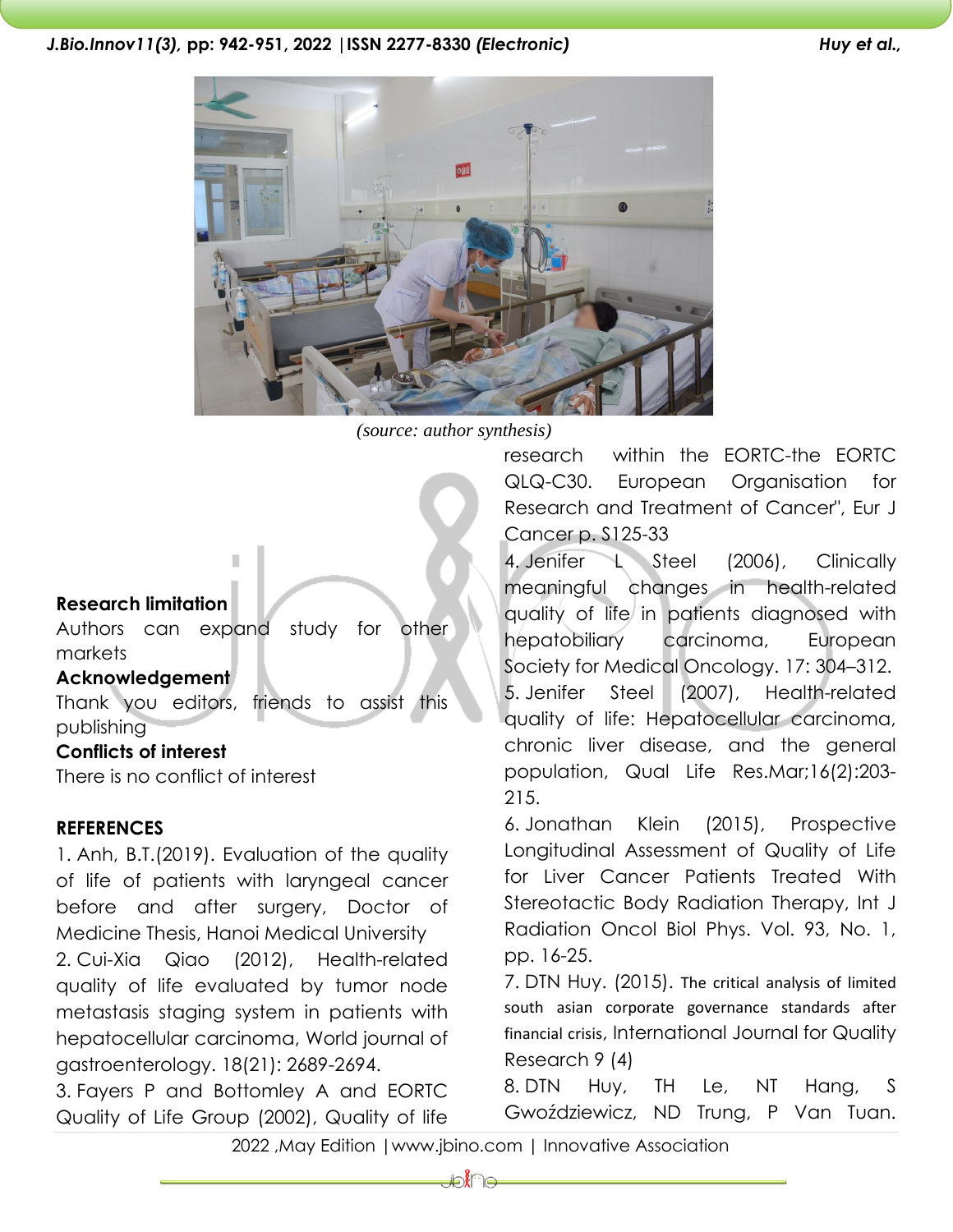(2021). Further Researches and Discussion on Machine Learning Meanings-And Methods Of Classifying and Recognizing Users Gender on Internet, Advances in Mechanics 9 (3), 1190-1204

9. DT Tinh, NT Thuy, DT Ngoc Huy. (2021). Doing Business Research and Teaching Methodology for Undergraduate, Postgraduate and Doctoral Students-Case in Various Markets Including Vietnam, Elementary Education Online 20 (1)

10. DTN Huy, PN Van, NTT Ha. (2021). Education and computer skill enhancing for Vietnam laborers under industry 4.0 and evfta agreement, Elementary Education Online 20 (4)

11. Edge SB, Byrd DR, Compton CC, Fritz AG, Greene FL, Trotti A. 2010. AJCC cancer staging manual, 7th ed. (ed. Edge SB, et al. ), p. 175 Springer, New York.

12. F Yong-Yan, J Manafian, SM Zia, DTN Huy, TH Le. (2021). Analytical Treatment of the Generalized Hirota-Satsuma-Ito Equation Arising in Shallow Water Wave, Advances in Mathematical Physics 2021

13. H Van Thuc, DTT Thao, NN Thach, VT Dung, DTN Huy, NTP Thanh. (2020). Designing Data Transmission System with Infrared Rays, Psychology and education 58 (2), 3406- 3411

14. H. Nishida, T. Suzuki, S. Kondo, H. Miura, Y.-I. Fujimura, and Y. Hayashizaki, "Histone H3 acetylated at lysine 9 in promoter is associated with low nucleosome density in the vicinity of transcription start site in human cell," Chromosome Research, vol. 14, no. 2, pp. 203–211, 2006.

15. J Li, J Manafian, NT Hang, DTN Huy, A Davidyants. (2021). Interaction among a lump, periodic waves, and kink solutions to the KP-BBM equation, International Journal of Nonlinear Sciences and Numerical Simulation

16. Kubota K, Makuuchi M, Kusaka K, Kobayashi T, Miki K, Hasegawa K, Harihara Y, Takayama T. 1997. Measurement of liver volume and hepatic functional reserve as a guide to decision-making in resectional surgery for hepatic tumors. Hepatology 26: 1176–1181. [PubMed] [Google Scholar]

17. Kudo M, Chung H, Osaki Y. 2003. Prognostic staging system for hepatocellular carcinoma (CLIP score): Its value and limitations, and a proposal for a new staging system, the Japan Integrated Staging score (JIS score). J Gastroenterol 38: 207–215.

18. Kudo M, Chung H, Haji S, Osaki Y, Oka H, Seki T, Kasugai H, Sasaki Y, Matsunaga T. (2004). Validation of a new prognostic staging system for hepatocellular carcinoma: The JIS score compared with the CLIP score. Hepatology 40: 1396–1405.

19. Lewandowska, A. et al. (2020). Quality of Life of Cancer Patients Treated with Chemotherapy, Int J Environ Res Public Health. 2020 Oct; 17(19).

Doi: 10.3390/ijerph17196938

20. Liu et al. 92015). Treatment of Liver Cancer, Cold Spring Harb Perspect Med, 5(9). doi: 10.1101/cshperspect.a021535

21. Moreno, M.G et al. (2021). Liver Cancer: Therapeutic Challenges and the Importance of Experimental Models, Candian Journal of Gastroenterology and Hepatology, 2.

## https://doi.org/10.1155/2021/8837811

22. Nguyen Thi Diep Anh, Nguyen Trong Hung, Tran Thi Tra Phuong, Le Thi Hang, Dinh Tran Ngoc Huy, Vu Thi Thu Hien, Bui Thi Thuy, Ngo Thi Thu Huyen, Le Thi Tuyet Nhung, Nguyen Thi Luong Hanh, Tu Thi Mai, Truong Tuyet Mai, Nguyen Hong Truong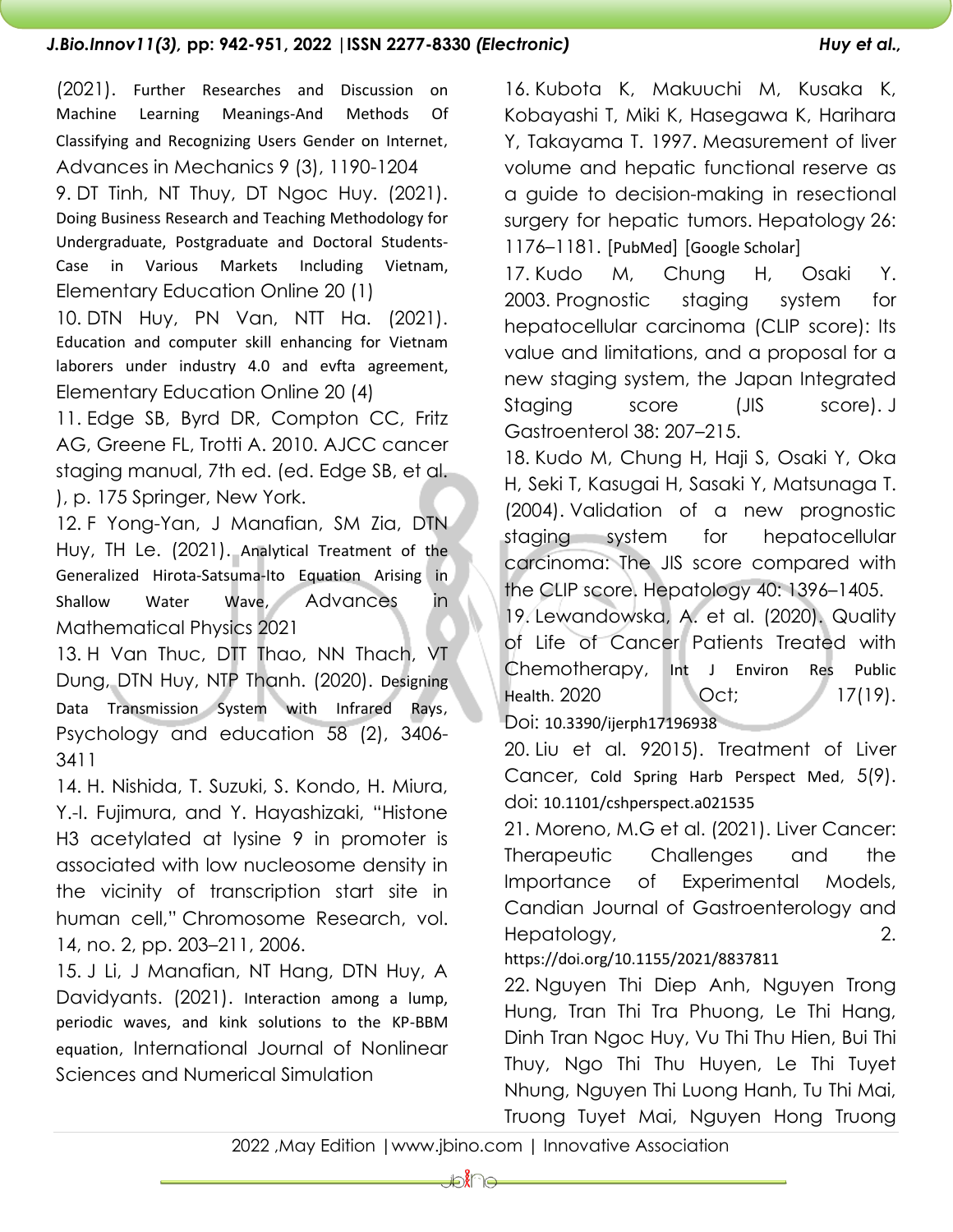and Le Danh Tuyen. (2021). Determining the Glycemic Index of Nutritional Product for Diabetes Mellitus- Np through Measuring Glycemic Responses to Reference Food (Glucose) and Test Food (Nutritional product -Np), Journal of Pharmaceutical Research International, 33(47B)

23. N Thi Hang, D Thi Tinh, DT Ngoc Huy, PT Hong Nhung. (2021). Educating and training labor force Under Covid 19; Impacts to Meet Market Demand in Vietnam during Globalization and Integration Era, Journal for Educators, Teachers and Trainers, 12(1)

24. NT Hoa, DTN Huy, T Van Trung. (2021). Implementation of students's scientific research policy at universal education institutions in Vietnam in today situation and solutions, Review of International Geographical Education Online 11 (10), 73-80

25.

26. N ThiHoa, NT Hang, NT Giang, DTN Huy. (2021). Human resource for schools of politics and for international relation during globalization and EVFTA, Elementary education Online 20 (4)

27. Nguyen Thi Minh Chinh, Pham Thi Bich Ngoc, Nguyen Minh Loi, Dinh Thi Thu Hang, Dinh Tran Ngoc Huy, Pham Van Tung. (2021). Deepening Analysis on Preventing Fall Risk with Knowledge and Practices of Nurses and Nursing, Sys Rev Pharm,12(3):308-313

28. Nguyen Trong Hung, Luong Thi Xuan, Nguyen Thi Khanh Huyen, Nguyen Thi Luong Hanh, Tran Thi Tra Phuong, Dinh Tran Ngoc Huy, Le Thi Tuyet Nhung, Pham Thi Dung, Phan Huong Duong, Ninh Thi Nhung. (2022). Living Quality Evaluation of Liver Cancer Patients at Bai Chay Hospital, Quang Ninh Province in 2019, Jundishapur

Journal of Microbiology, 2022 JANUARY ISSUE

29. N Van Dat, DTA Nhi, DTN Huy. (2021). Improving Tourism Entrepreneur's Competition during the COVID 19 Pandemic–A Case Study in Tourism Industry in Vietnam, Revista Geintec-gestao Inovacao E Tecnologias 11 (3), 112-126

30. NTHIQ HUONG, BUIX NHAN, DTN HUY, NTHI TU. (2021). Factors Affecting The Decisions Of Local People To Participate In Community Tourism In The NorthWest of Vietnam, Journal of Contemporary Issues in Business and Government| Vol 27 (2)

31. Pham Thi Bich Ngoc, Dinh Tran Ngoc Huy and Pham Thi Hong Nhung. (2021).Healthcare Policy for Patients with Chronic Heart Failures at Nam Dinh General Hospital in Vietnam,Journal of Pharmaceutical Research International, 33(40B)

32. Phung Trong Nghi (2015), Assessment of nutritional status of cancer patients at the Center for Oncology and Nuclear Medicine - Military Hospital 103, Center for Oncology and Nuclear Medicine - Military Hospital 103.

33. PN Tram, DT Ngoc Huy. (2021). Educational, Political and Socio-Economic Development of Vietnam Based on Ho Chi Minh's Ideology, Elementary Education Online 20 (1)

34. Pham Thi Bich Ngoc, Dinh Tran Ngoc Huy, Vu Thanh Binh, Pham Thi Hong Nhung and Ngo Huy Hoang. (2021). Extra Analysis of Health Care Policy for Patients with Corona Virus during COVID 19 and with Chronic Heart Failures and Roles of Nurses at Hospitals in Vietnam, Journal of Pharmaceutical Research International, 33(47A)